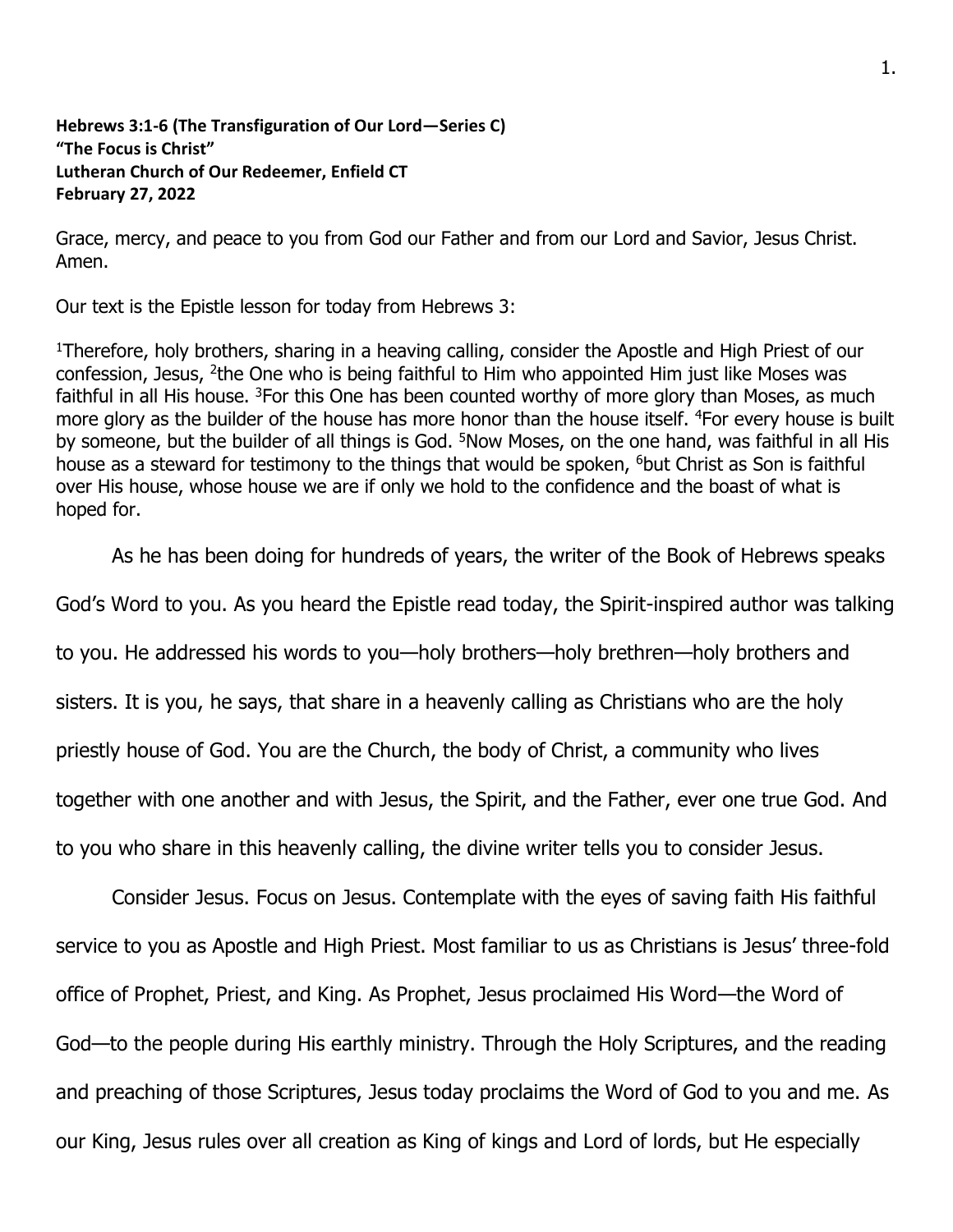rules for the good of His Church. Jesus, our High Priest, offered Himself as the once-for-all sacrifice for the sins of the world when He suffered, shed His blood, and died on the cross. He rose from the dead on the third day and ascended into heaven where even now He intercedes with the Father on your behalf and mine.

But the writer to the Hebrews also calls Jesus "Apostle." This is the only place in the New Testament where the word apostle is applied to Jesus. An apostle is literally "one who is sent as an envoy or representative." Jesus is God the Father's commissioned agent. He is the One whom God authorized to speak for Him and to act on the Father's behalf. In His High Priestly prayer in the Upper Room on the night of His betrayal, Jesus prayed, "For I have given them the words that you gave me, and they have received them and have come to know in truth that I came from you; and they have believed that you sent me. . . . As you sent me into the world, so I have sent them into the world. . . . that they may all be one, just as you, Father, are in me, and I in you, that they also may be in us, so that the world may believe that you have sent me" (John 17:8, 18, 21 ESV). Jesus is the One sent by God the Father to be our High Priest, our Prophet, and our King.

And it is this Jesus, the Apostle and High Priest of our confession of faith, whom we are to consider, to meditate, and to focus upon as Christians. We focus upon His faithfulness as Apostle and High Priest, the One who was sent by God, who perfectly represented His Father in heaven in word and deed, who went to the cross and offered the final, perfect sacrifice to pay for our sins and to earn our complete forgiveness and eternal life with His holy, precious blood. It is this Jesus who is risen and ascended, who is being faithful to us who focus our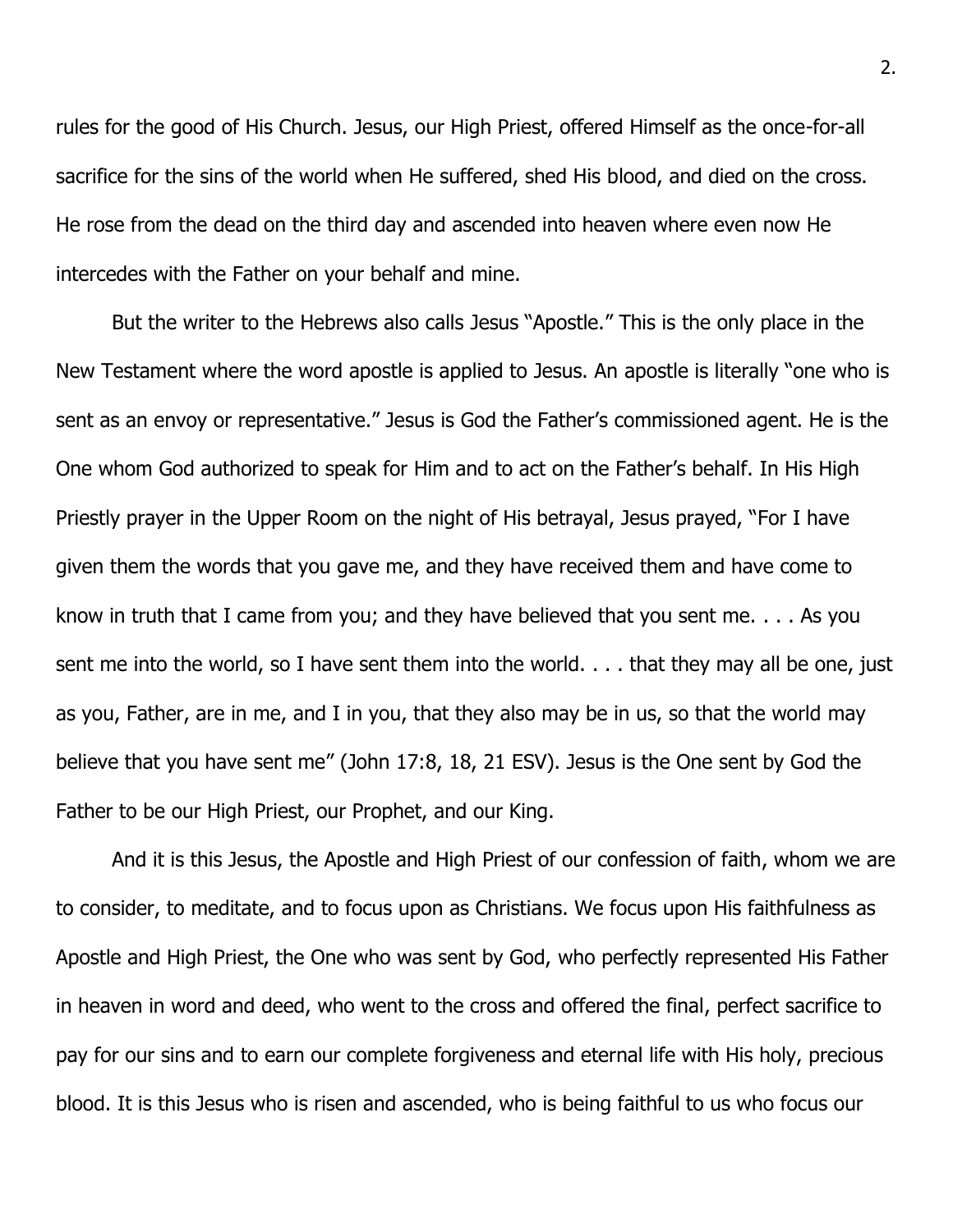eyes of faith on the presence of Jesus with us in this Divine Service and His ministry to us as our High Priest.

It is the crucified, risen, and ascended Lord Jesus who is the heart and center of the Scriptures and therefore, of our most holy faith. Luther wrote, "Thus all of Scripture, as already said, is pure Christ, God's and Mary's Son. Everything is focused on this Son, so that we might know Him distinctively and in that way see the Father and the Holy Spirit eternally as one God. . . . God is particularly concerned about our knowledge of the revelation of His Son, as seen throughout the Old and the New Testament. All points to the Son."<sup>1</sup>

But what if we should lose focus on this Son? What if the members of Christ's Church focus on the things of this world, on the teachings that are popular in society, and choose to diminish Christ in their preaching, teaching, and living the Christian life? Failure to have Christ at the center of faith and life means that we would fail also to see, not just Christ, but our status and vocation that come from Christ. Without Jesus at the center, without the focus of our faith on Jesus crucified and risen again for the forgiveness of sins, a person may forfeit his or her share in the sonship of Christ. If a believer loses focus and does not consider Christ at the heart and center of their faith, teaching, and living, they may give up their heavenly calling.

What good is the Christian faith without the Christ who is the Apostle and High Priest of our confession? What good is Christian faith without the Christ who died to pay for sins

<sup>&</sup>lt;sup>1</sup> Martin Luther, Luther's Works, Vol. 15: Ecclesiastes, Song of Solomon, Last Words of David, 2 Samuel 23:1-7, ed. Jaroslav Jan Pelikan, Hilton C. Oswald, and Helmut T. Lehmann, vol. 15 (Saint Louis: Concordia, 1999), 339, 338.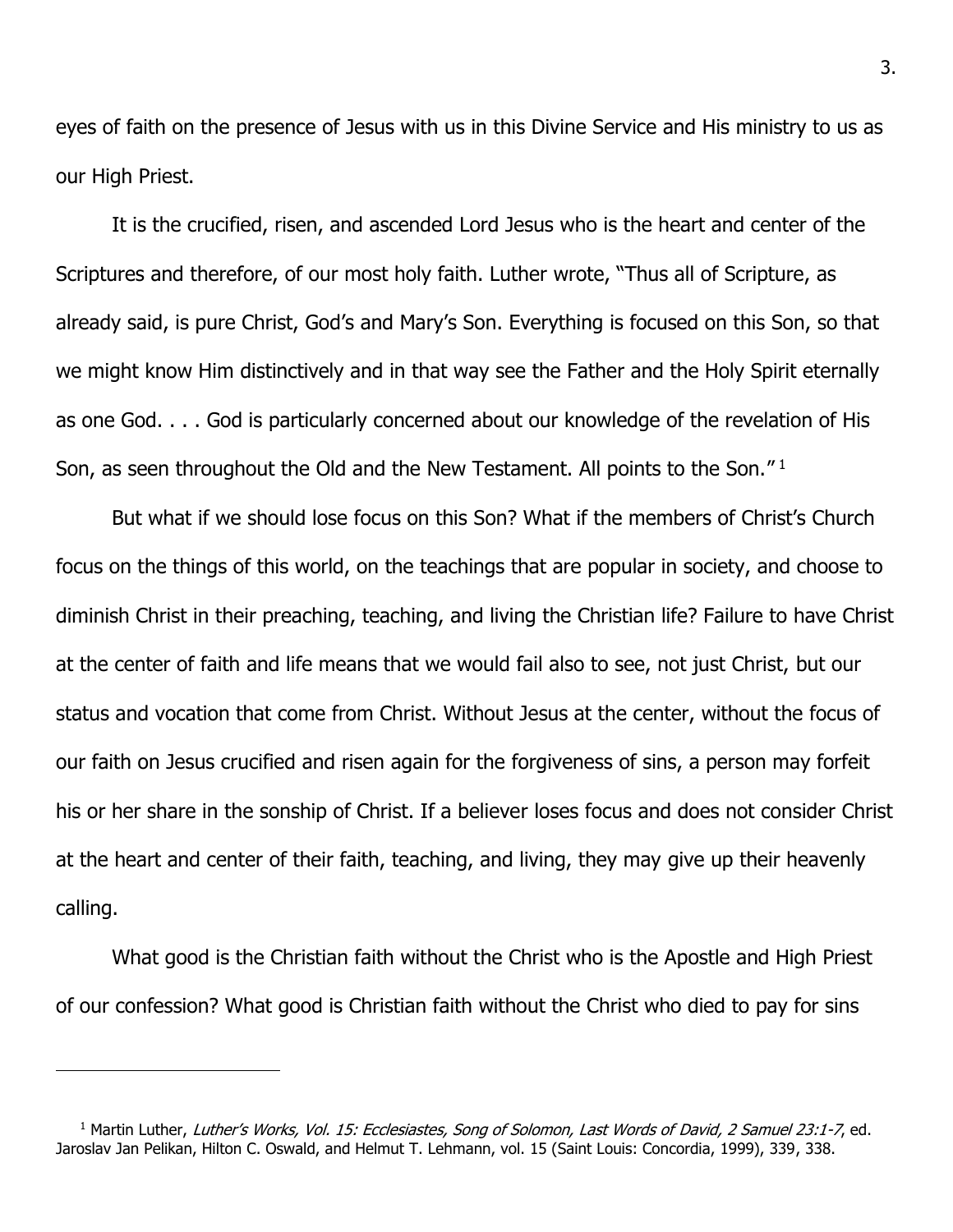with His holy blood? What good is Christ if one should claim that he does not sin and does not need the merits of Jesus Christ? To lose focus on Jesus is to neglect the very Apostle and High Priest of our faithful confession as the Church. To not consider Jesus with the eyes of saving faith is to disregard who we have been called to be in Christ, namely, the house that Jesus is building for Himself and His Father. Christians are the holy priestly house of God. He is both our Father and our King. But the writer to the Hebrews says clearly by the power of the Holy Spirit that we are God's house "if only we hold to the confidence and the boast of what is hoped for."

Christians hold on to Jesus and what they have received from Him—forgiveness of sins, eternal life, and a heavenly calling as children of God who share in the priestly holiness of Jesus by sharing in His royal sonship. Christians share in Jesus and His work as God's anointed Son, the Christ. But to lose Christ Jesus, to diminish Him in preaching and teaching, not to consider Jesus with eyes of faith is to let go of the confidence to speak openly and frankly with God which the High Priestly service of Christ in His death and resurrection and His present intercession gives to us. Only in Christ Jesus do we have access to God our Father. To lose focus on Christ, to not always consider the Apostle and High Priest of our faith, forfeits this confidence and the boast of the inheritance we have in Jesus Christ. Only as long as believers remain God's spiritual house by grace through faith by the power of the Holy Spirit with Christ Jesus at the center and as the focus will they have confidence and hope as royal sons and daughters with full access to Him and His mercy.

Our survival as God's house, His people by the merits and mediation of Jesus Christ, depends on our faith remaining sure and certain in Him who is our High Priest and on God's